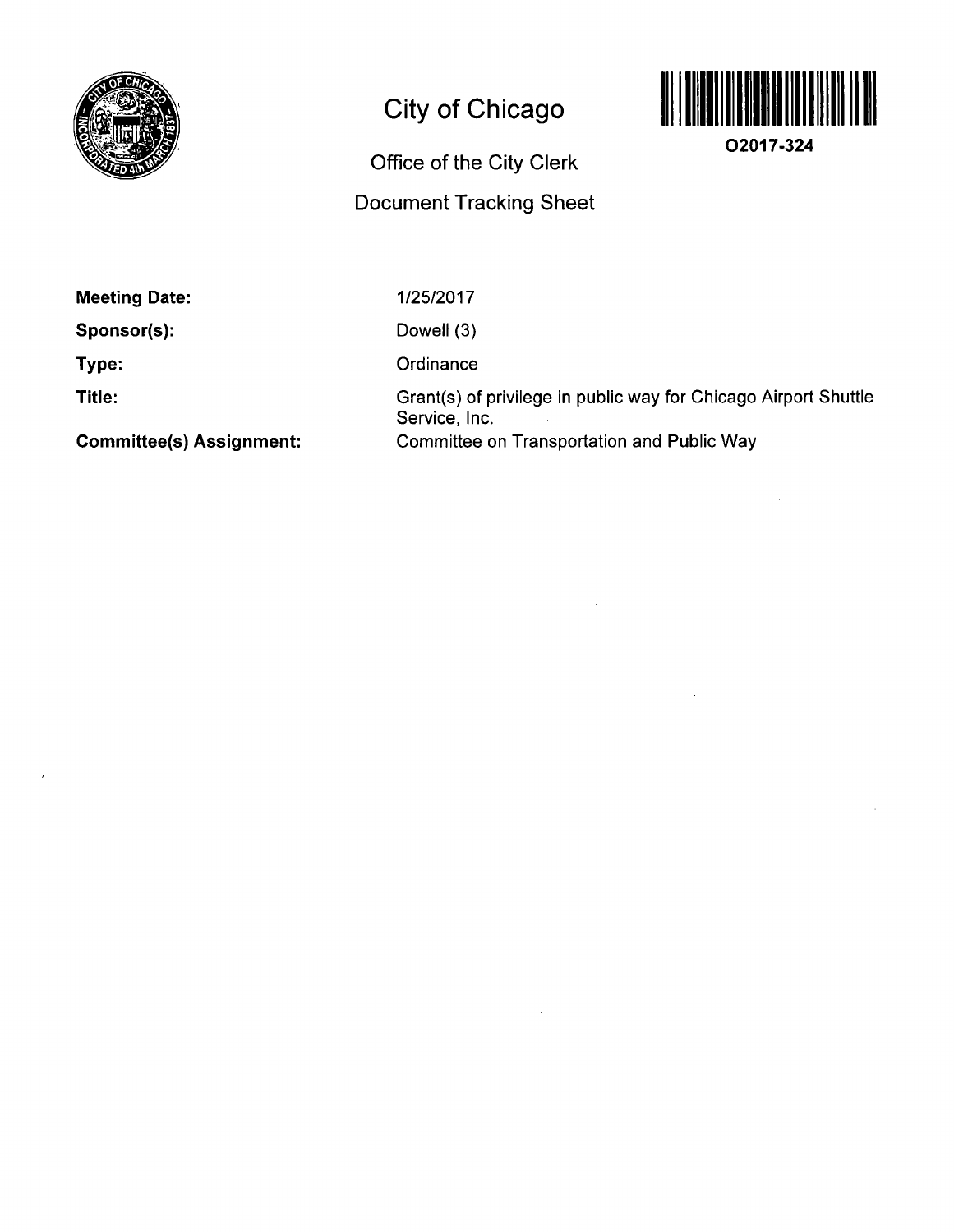**ORDINANCE** CHICAGO AIRPORT SHUTTLE SERVICE INC. Acct No. 405196-3 Permit No. 1125234

Be It Ordained by the City Council of the City of Chicago:

SECTION 1. Permission and authority are hereby given and granted to CHICAGO AIRPORT SHUTTLE SERVICE INC., upon the terms and subject to the conditions of this ordinance to construct, install, maintain and use one (1) Booth(s) on the public right-of-way adjacent to its premises known as 2213 S. Michigan Ave..

Said Booth(s) at S. Michigan Avenue measure(s):

One (1) at three point five eight (3.58) feet in length, and two point nine one (2.91) feet in width for a total often point four two (10.42) square feet. Said booth shall be approximately forty-three (43) inches in height.

The location of said privilege shall be as shown on prints kept on file with the Department of Business Affairs and Consumer Protection and the Office of the City Clerk.

Said privilege shall be constructed in accordance with plans and specifications approved by the Department of Transportation (Division of Project Development).

This grant of privilege in the public way shall be subject to the provisions of Section 10-28-015 and all other required provisions of the Municipal Code of Chicago.

The grantee shall pay to the City of Chicago as compensation for the privilege #1125234 herein granted the sum of four hundred (\$400.00) per annum in advance.

A 25% penalty will be added for payments received after due date.

The permit holder agrees to hold the City of Chicago harmless for any damage, relocation or replacement costs associated with damage, relocation or removal of private property caused by the City performing work in the public way.

Authority herein given and granted for a period of five (5) years from and after Date of Passage.

Alderman

Pat Dowell 3rd Ward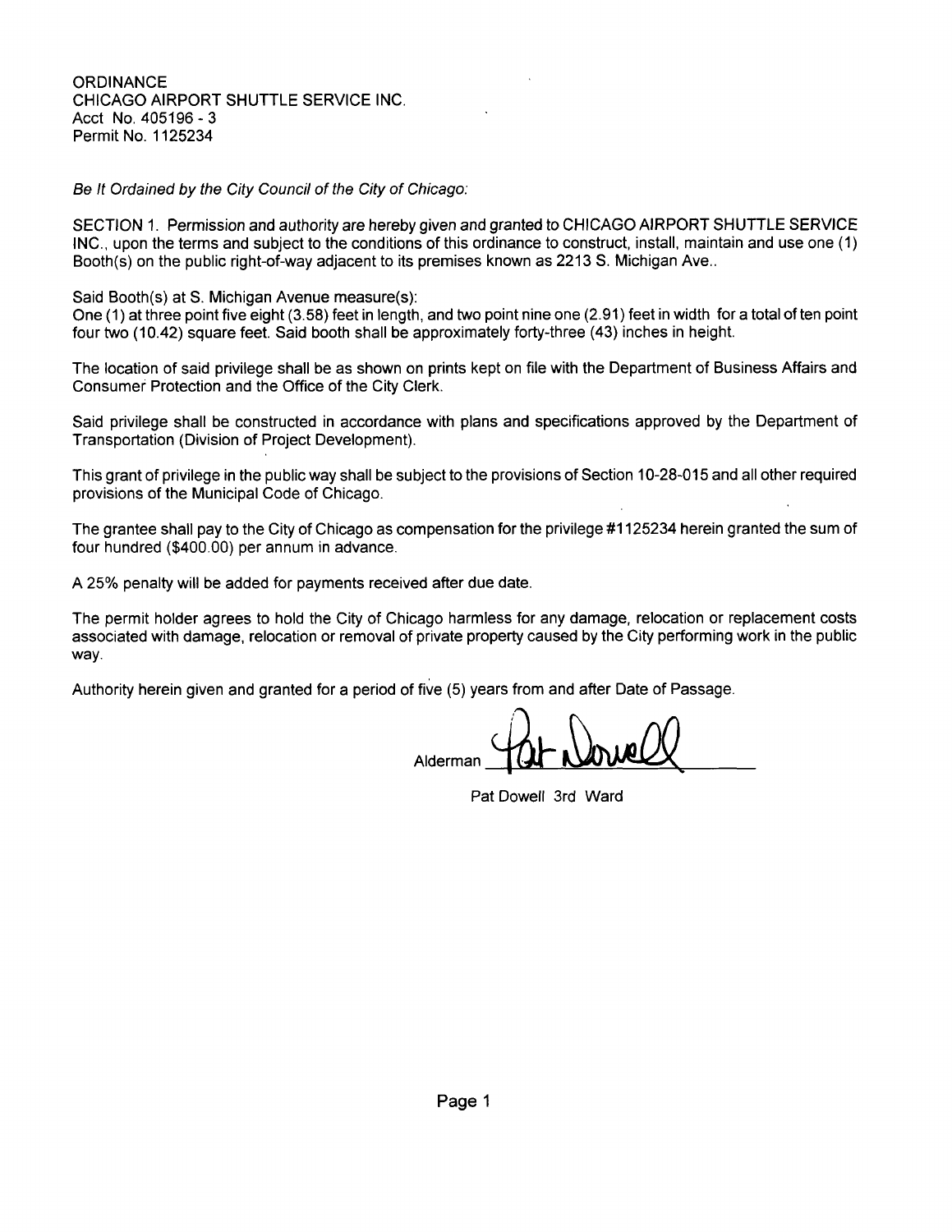